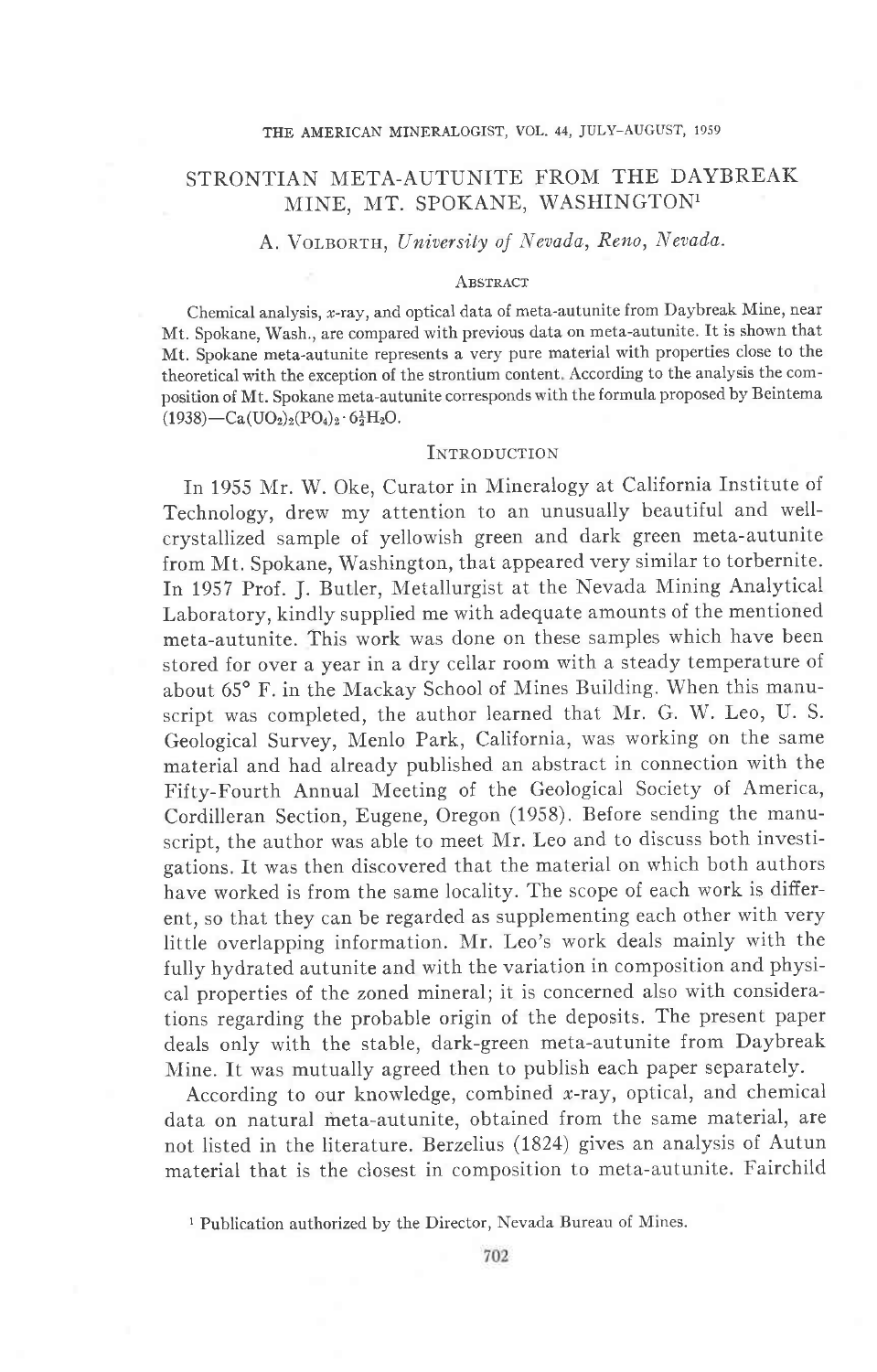(1929) gives an analysis of synthetic meta-autunite practically identical with the theoretical composition of meta-autunite with  $6\frac{1}{2}$  H<sub>2</sub>O. No optical data for a distinct meta-autunite species, nor a complete chemical analysis of such natural species is available. This situation and the excellent materiai obtained have stimulated this study.

### META-AUTUNITE AND AUTUNITE

The stable variety of autunite at room conditions is called metaautunite (I) (was called first metakalkuranit by Rinne, 1901), is tetragonal, and contains, according to Beintema (1938),  $6\frac{1}{2}$  to  $2\frac{1}{2}H_2O$ . The formula is written  $Ca(UO_2)_2(PO_4)_2.2-6H_2O$  by Donnay and Donnay (1955). Brichard and Brasseur (1958) have recently restudied the autunite problem and arrived at results very similar to those of Donnay and Donnay. They state, on the basis of dehydration experiments on autunite at temperatures up to  $250^{\circ}$  C., that the stable variety of "natural autunite" contains 6HzO and is identical with Beintema's meta-autunite I. This is in slight disagreement with Beintema's dehydration studies at difierent vapor tensions (1938, p. 159) which show that the stable metaautunite variety contains  $6\frac{1}{2}H_2O$  at temperatures 15°, 38°, and 57° C., and vapor tensions  $0.8-2$ ,  $10-20$ , and  $30-90$  mm. Hg respectively. Beintema's and Brichard's and Brasseur's (1958) experiments show that meta-autunite I is easily transformed to autunite  $Ca(UO<sub>2</sub>)<sub>2</sub>(PO<sub>4</sub>)<sub>2</sub> \cdot 10<sub>2</sub><sup>1</sup>H<sub>2</sub>O$ when stored in humid atmosphere or treated with water at room temperature.

The fully hydrated autunite is supposed to contain theoretically  $12H<sub>2</sub>O$  $(21.92\% \text{ H}_2\text{O})$ . No natural material so far analyzed has contained so much water. Work by Beintema (1938) and Nakanishi (1951) indicates that a, stabie variety of autunite at high humidity values and in water exists and contains  $10\frac{1}{2}$  (Beintema)-10 (Nakanishi) H<sub>2</sub>O. Analyses of natural autunite are in good agreement with these results (Church, 1875; Henrich, 1922; Hodge Smith, 1926). Frondel, Riska and Frondel (1956) write the formula with 8-12 $H_2O$ , Fiorentini Potenza (1958) uses  $12H_2O$ for the unit cell, but does not analyze the water content of the Biella autunite. Strunz (1957), based on Beintema's data (1938), writes 10(12- 10)  $H<sub>2</sub>O$  for autunite, emphasizing therefore  $10H<sub>2</sub>O$  for the formula. The reason for so many different data is obviously the reversible transformation meta-autunite $\rightleftharpoons$ autunite and the instability of autunite under Iaboratory conditions.

#### META-AUTUNITE FROM MT. SPOKANE

The Daybreak Mine is located about 30 miles NE of Spokane in Sec. 11, R.44 E., T.28 N., in Spokane Co., Washington. The described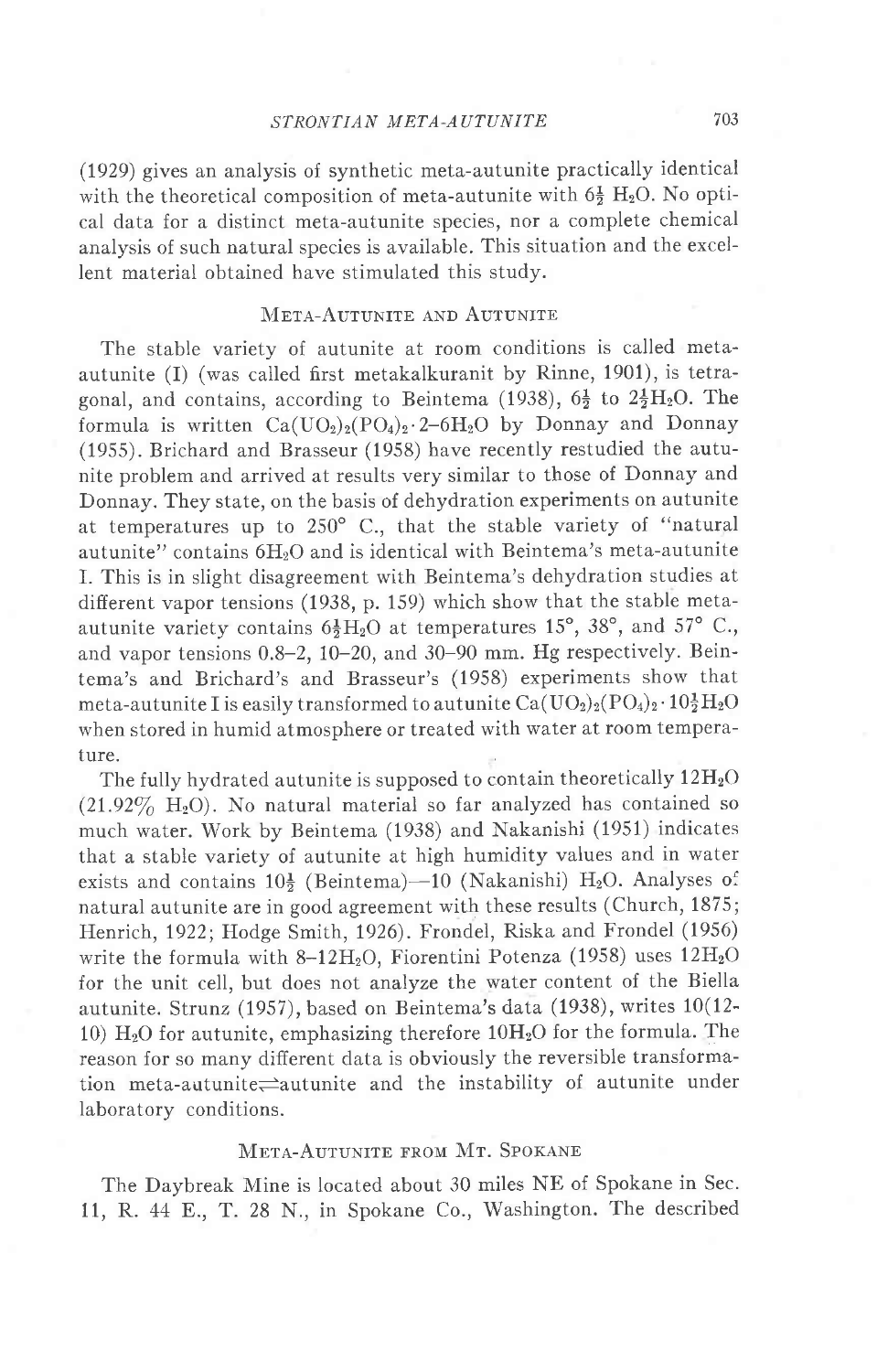### 704 A. VOLBORTH

meta-autunite occurs in shear zones in the Loon Lake quartz monzonite. The sample came from the oxidized zone, about 10 feet below the surface (Donald L. Hetland, private communication). No other uranium minerals have so far been discovered here (G. W. Leo, private communication). Norman (1957) gives a short description of the mine with photographs of the shear contact, a typical meta-autunite sample, and the mine. Thurlow (1955) describes another autunite occurrence NW of Spokane on the Indian reservation at the contact of the Weaver's Deer Trail argillite and the Loon Lake granite. Here also uranophane and uraninite associated with pyrite have been found.

The sample consisted of coarse aggregates of tabular slightly deformed dark green crystals usually several mm. in diameter, standing on their edges upon compact crusts of dark green meta-autunite. Central parts of the crystals were colored dark bluish green and some edges a yellowish green with traces of canary-yellow material that under magnification appeared to represent areas crushed probably when the sample was taken. The change in color is apparently due to minor cracks and therefore presence of air along the (001) cleavage planes. The greenish yellow color on edges seemed to become more intense in a few days on disturbed edges and surfaces of the green flakes used for specific gravity determination by immersion in toluene and carbon tetrachloride with the Berman balance. The color of the fresh green meta-autunite resembles that of torbernite very closely. Specific gravity: 3.48. During specific gravity determinations with Berman balance, it was noted here that longer immersion gave higher values, e.g.,  $3.28$  (immediate) $-3.35$ ,  $3.40$  (2 hrs.)  $-3.48$  ( $>3$  hrs.) in toluene, and 3.35, 3.40 (1 hr.) $-3.48$  ( $>2$  hrs.) in carbon tetrachloride. This indicates that it takes that long for the liquids to penetrate and fill the minor cracks in the micaceous mineral. It is obvious that this is possible only to a certain extent, so that the true value must be slightly higher. Beintema (1938) gives the specific gravity for  $Ca(UO_2)_2(PO_4)_2.6\frac{1}{2}H_2O$  as 3.569 (calc.); his meta-autunite had a value  $>3.33$ . The fluorescence under short-wave ultraviolet light, of parts of the dark green material is a weak yellowish green. The yellowish green material and parts of the green material fluoresce a bright yellowish green, see Iimori and Iwase (1938). Refractive indices were determined using gelatin-coated slides on a universal stage. To obtain a correct value for the  $c$ -direction  $(\epsilon)$  an oil immersion objective was used and no cover glass was applied, so as not to disturb the grains standing on their edges. The upper hemisphere was left off, and immersion liquids were applied directly between the objective and the slide. (Any corrosive liquids must be avoided and the objective cleaned carefully immediately after the work is completed.) Sodium light was used. The range of values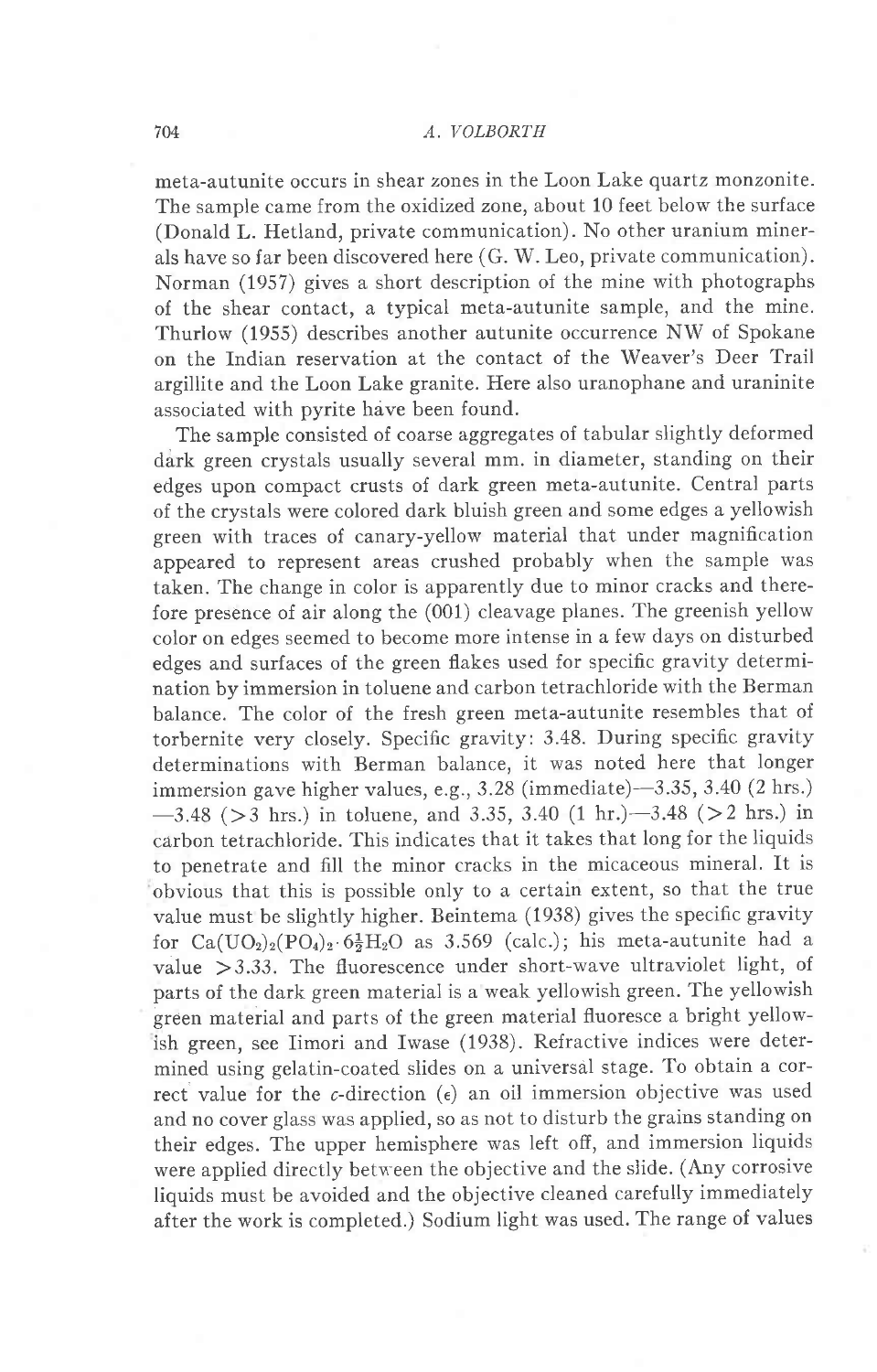obtained for the green mineral are  $(\epsilon) \pm 0.003$  and  $(\omega) \pm 0.002$ . The refractive indices of this meta-autunite are higher than previously reported for autunites, corresponding well with George's data (1949).

Refractive indices for greenish yeliow material were not measured separately, but appear to be close to the lower limits of the range given in Table 1, or slightly lower for the more yellow material.

2V was measured on the universal stage on large flakes on gelatincoated slides. Examined in polarized light the flakes appeared homogeneous. Under crossed nicols over 60 per cent of the area of the flakes appears in extinction. Very low birefringence can be detected in the

|                        | Meta-autunite<br>Mt. Spokane                                       |               | Autunite Autunite<br>Autun <sup>1</sup> Maryland <sup>2</sup> | Meixner <sup>3</sup> | Autunites-<br>Meta-autunite <sup>4</sup> |
|------------------------|--------------------------------------------------------------------|---------------|---------------------------------------------------------------|----------------------|------------------------------------------|
| $\epsilon(\alpha) = c$ | $1.584 + 0.003$                                                    | 1.553         | 1.555                                                         |                      | $1.585 - 1.600$                          |
| $(\beta)$              |                                                                    | 1.575         | 1.575                                                         | $1.58 - 1.59$        | $1.595 - 1.610$                          |
| $\omega(\gamma)$       | $1.607 + 0.002$                                                    | 1.577         | 1.578                                                         | $1.59 - 1.60$        | $1.595 - 1.613$                          |
| 2V                     | (anomalous) also<br>$0^{\circ}$ -20 $^{\circ}$<br>uniaxial in part |               |                                                               |                      |                                          |
| Birefringence          | 0.023                                                              | 0.024         | 0.023                                                         |                      |                                          |
| Sign                   | $\frac{1}{2}$                                                      | $\frac{1}{2}$ | $\overline{\phantom{m}}$                                      |                      |                                          |

|  | TABLE 1. OPTICAL PROPERTIES OF META-AUTUNITE AND AUTUNITE |  |  |  |  |
|--|-----------------------------------------------------------|--|--|--|--|
|--|-----------------------------------------------------------|--|--|--|--|

<sup>1</sup> Michel-Levy and Lacroix (1888).

<sup>2</sup> Shannon (1926).

3 Meixner (1940).

a George, D'Arcy (1949).

other parts. These optically difierent areas resemble the quadrille structure of microcline. In some of these flakes straight completely isotropic lameilae occur. 2V was measured in several spots which had the highest birefringence (light gray). The highest value in about 20 measurements was  $20^{\circ}$ . Typical series of measurements were:  $2V=18^{\circ}$ ,  $12^{\circ}$ ,  $16^{\circ}$ ,  $13^{\circ}$ , 16°, 15°, 13°, 15°, 18°, 20°, 16°, 15°. Dichroic with  $\omega > \epsilon$ ,  $\omega$  grayish green,  $\epsilon$ -faint yellowish green.

Powder diagrams were recorded with a Norelco wide-range goniometer. A nickel filter was used (CuK--1.5418 Å). In Table 2 the x-ray data so obtained are compared with the data for natural meta-autunite given by Brichard and Brasseur (1958) and the data for meta-autunite from Sabugal, Portugal, by Frondel, etc. (1956). The d-values and intensities were obtained with the wide-range goniometer at a speed of  $\frac{1}{4}$ <sup>o</sup>=1 min. with coll.  $1^{\circ}-0.006''$ . Intensity is measured by estimating the peak curve areas. Differences in intensities as compared to those given by Brichard (1958) and Frondel (1956) are due to the micaceous nature of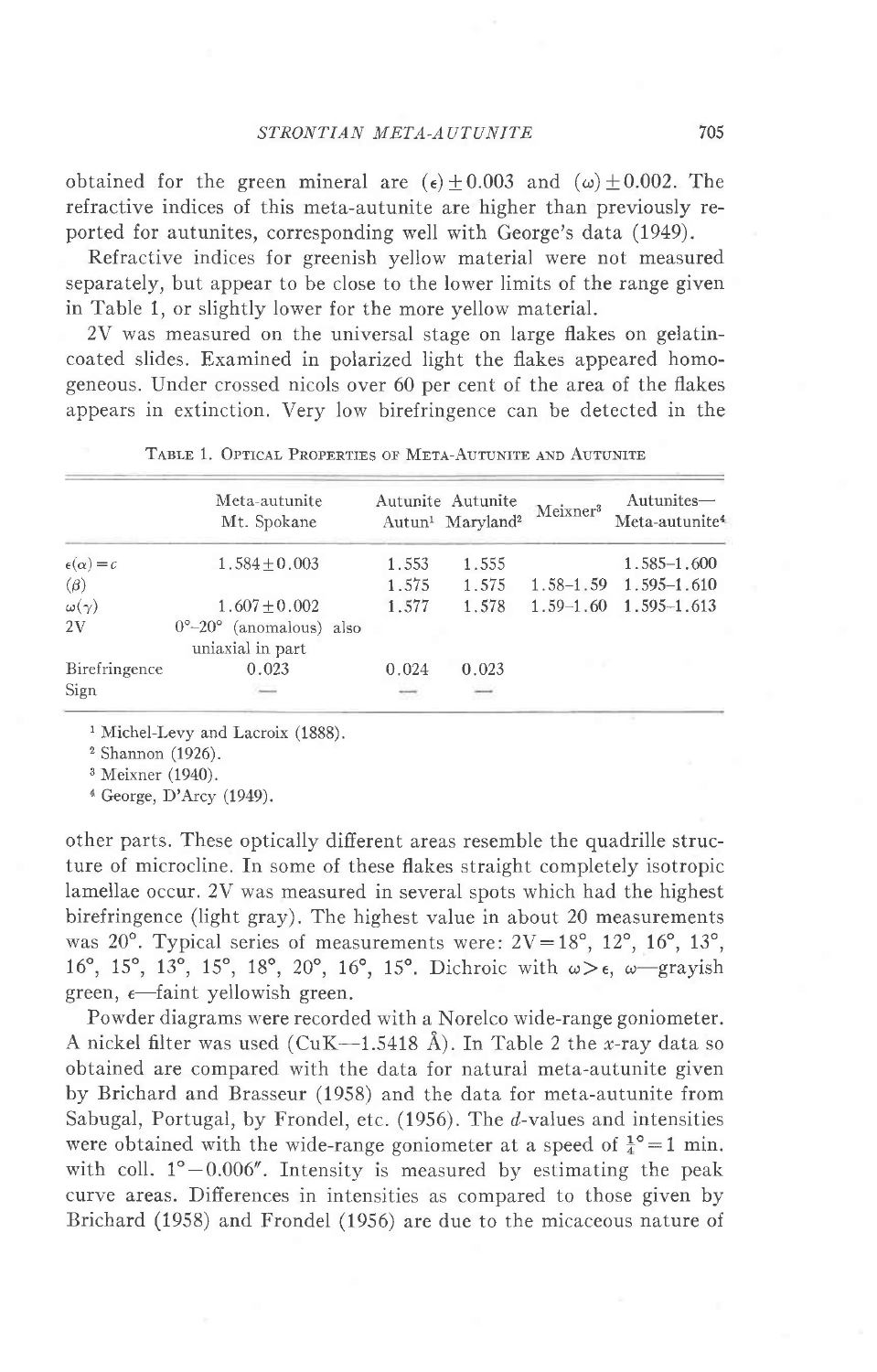#### 706 A, VOLBORTH

the mineral. The powder samples for the goniometer scanning were prepared by pressing the mineral powder slightly in the sample holder form with a glass plate and removing the excess by sliding the glass plate in a diagonal direction until a smooth surface was obtained. This way better peaks and intensities were obtained, but the preferred orienta-

| Meta-Autunite, Mt. Spokane |           | Meta-Autunite I, Brichard |     |            |                        | Meta-Autunite<br>Sabugal, Por-<br>tugal Frondel |         |                      |           |                     |
|----------------------------|-----------|---------------------------|-----|------------|------------------------|-------------------------------------------------|---------|----------------------|-----------|---------------------|
| $d$ meas.                  | $d$ calc. | I meas.                   | hhl | $HKL^2$    | Synthetic<br>$d$ meas. | $\mathbf{I}$                                    | $hkl^3$ | Natural<br>$d$ meas. | $d$ meas. | I                   |
|                            |           |                           |     |            | 10.15 Aut.             |                                                 |         |                      |           |                     |
| 8.47                       | 8.47      | 100                       | 001 | 001        | 8.465                  | S                                               | 001     | 8.52                 | 8.51      | 10                  |
| 5.37                       | 5.38      | 44                        | 101 | 221        | 5.39                   | S                                               | 221     | 5.41                 | 5.39      | $\scriptstyle\rm 7$ |
| 4.93                       | 4.93      | 21                        | 110 | 040        | 4.92                   | S                                               | 040     | 4.95                 | 4.96      | 5                   |
|                            | 4.26      |                           | 111 | 041        | 4.42                   | vf                                              | $240*$  |                      | 4.28      | 6                   |
| 4.23                       | 4.24      | 69                        | 002 | 002        | 4.25                   | m                                               | 002     | 4.26                 |           |                     |
| 3.61                       | 3.62      | 85                        | 102 | 222        | 3.64                   | m                                               | 222     | 3.64                 | 3.63      | 8                   |
| 3.48                       | 3,49      | 31                        | 200 | 440        | 3.48                   | s                                               | 440     | 3.51                 | 3.50      | 9                   |
|                            |           |                           |     |            | 3.30 Aut.              |                                                 |         |                      |           |                     |
| 3.22                       | 3.22      | 23                        | 201 | 441        |                        |                                                 |         |                      | 3.24      | 8                   |
|                            | 3.21      |                           | 112 | 042        | 3.23                   | s                                               | 042     | 3:24                 |           |                     |
| 2.93                       | 2.93      | 15                        | 211 | 261        | 2.93                   | m                                               | 621     | 2.94                 | 2.94      | 4                   |
|                            | 2.82      |                           | 003 | 003        |                        |                                                 |         |                      |           |                     |
|                            | 2.69      |                           | 202 | 442        | 2.70                   | vf                                              | $213*$  | 2.705                | 2.68      | $\overline{1}$      |
| 2.61                       | 2.62      | 35                        | 103 | 223        |                        |                                                 |         | 2.62                 | 2.61      | $\mathbf{3}$        |
| 2.51                       | 2.51      | 6                         | 212 | 262        | 2.52                   | f                                               | $323*$  | 2.52                 | 2.51      | $\sqrt{2}$          |
| 2.47                       | 2.47      | 4                         | 220 | 080        | 2.47                   | W                                               | 080     | 2.48                 | 2.47      | $\sqrt{2}$          |
| 2.45                       | 2.45      | $\overline{4}$            | 113 | 043        |                        |                                                 |         |                      |           |                     |
| 2.37                       | 2.37      | 8                         | 221 | 081        | 2.38                   |                                                 | $423*$  | 2.38                 | 2.38      | $\mathbf{3}$        |
|                            | 2.24      | 5                         | 301 |            | 2.24                   | W                                               |         | 2.25                 | 2, 25     | $\sqrt{2}$          |
| 2.24                       | 2.21      | 10                        | 310 | 661<br>480 | 2,21                   | w                                               | 523*    | 2.215                | 2.21      | 3                   |
| 2.21                       |           |                           |     |            |                        | m                                               | 480     |                      |           |                     |
|                            | 2.19      |                           | 203 | 443        |                        |                                                 |         |                      |           |                     |
|                            | 2.13      |                           | 311 | 481        | 2.14                   | Ŵ                                               | $613*$  | 2.14                 | 2.14      | $\overline{3}$      |
|                            | 2:13      |                           | 222 | 082        |                        |                                                 |         |                      |           |                     |
| 2.11                       | 2.12      | 71                        | 004 | 004        |                        |                                                 |         |                      |           |                     |
|                            | 2.09      |                           | 213 | 263        | 2.10                   | f                                               | 623     | 2.10                 | 2.10      | $\mathfrak{z}$      |
| 2.04                       | 2.04      | 9                         | 302 | 662        | 2.05                   | W                                               | $633*$  | 2,05                 | 2.04      | 3                   |
| 2.02                       | 2.03      | 14                        | 104 | 224        |                        |                                                 |         |                      |           |                     |
|                            | 1.956     |                           | 312 | 482        |                        |                                                 |         |                      |           |                     |
| 1.943                      | 1.946     | 14                        | 114 | 044        |                        |                                                 |         |                      | 1.941     | $\boldsymbol{2}$    |
|                            | 1.885     |                           | 321 | 2.10.1     | 1.89                   | £                                               | 653*    | 1.89                 | 1.893     | $\mathbf{I}$        |
|                            | 1.857     |                           | 223 | 083        |                        |                                                 |         | 1.85                 |           |                     |
| 1.807b                     | 1,810     | 8                         | 204 | 444        |                        |                                                 |         |                      |           |                     |
|                            | 1.794     |                           | 303 | 663        |                        |                                                 |         | 1.795                | 1.802     | $\frac{2}{3}$       |
| 1.758b                     | 1.759     | 6                         | 322 | 2.10.2     | 1.77                   | ť                                               | 10.2.2  | 1.77                 | 1.757b    |                     |
|                            | 1.752     |                           | 214 | 264        | 1.75                   | f                                               | $544*$  | 1.75                 |           |                     |
| 1.745                      | 1.743     | 9                         | 400 | 880        |                        |                                                 |         |                      |           |                     |

| TABLE 2. X-RAY DATA FOR META-AUTUNITE FROM MT. SPOKANE, WASH., COMPARED WITH |  |
|------------------------------------------------------------------------------|--|
| DATA ON META-AUTUNITE I BY BRICHARD (1958) AND FRONDEL (1956)                |  |

vs-very strong; s-strong; m-medium; w-weak; f-faint; vf-very faint; b-broad.

<sup>1</sup> Small cell,  $a_0 = 6.972$ ,  $c_0$  8.47.

 $^2$  Large cell,  $a_0\!=\!19.72, \,c_0$  8.47; by the transformation 220/220/001.

<sup>3</sup> Where Brichard and Brassuer's indexing does not agree with ours the *kkl* indices are marked with an asterisk.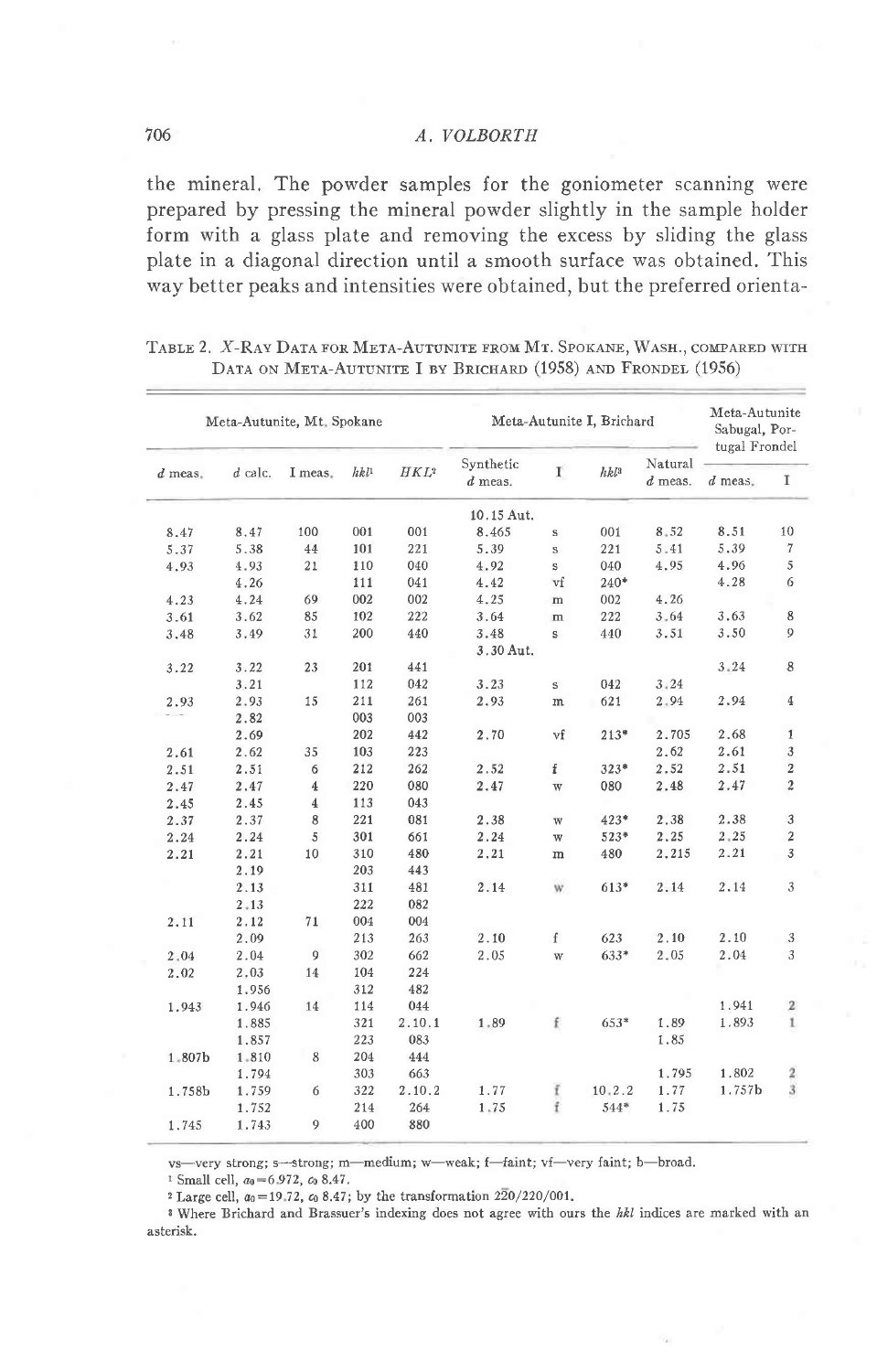tion of the mineral particles could not be avoided, which is clearly demonstrated by the intense 001 peak.

In Table 2 measured and calculated d values and all possible planes in the smaller cell ( $a_0$ =6.97 Å,  $c_0$ =8.47 Å), with the space group P4/nmm, are given for spacings greater than 1.743. Through transformation 220/22O/001 corresponding indices of the larger cell are given in column HKL.

Unit cell dimensions of the Mt. Spokane meta-autunite and  $c_0$ :  $a_0$ 

| Meta-autunite<br>Mt. Spokane<br>(Volborth) | Meta-autunite I<br>(Beintema) | Meta-autunite I<br>(Donnay &<br>Donnay) | "Autunite<br>naturelle"<br>(Brichard &<br>Brasseur) |
|--------------------------------------------|-------------------------------|-----------------------------------------|-----------------------------------------------------|
| $a_0 = 6.972 \text{ Å}$                    | 6.994                         | 7.01                                    | 6.97                                                |
| $(a_0' = 19.72 \text{ Å})$                 |                               | $(19.82 \text{ Å} \pm 0.3\%)$           | $(19.72 \text{ Å} \pm 0.3\%)$                       |
| $c_0 = 8.47 \text{ Å}$                     | 8.437                         | 8.49 $\AA \pm 0.3\%$                    | 8.50 Å $\pm$ 0.3%                                   |
| $c_0/a_0 = 1.211$                          | 1.206                         | 1.211                                   | 1.211                                               |
| $(c_0/a_0' = 0.4295)$                      |                               | (0.4282)                                | (0, 4309)                                           |
| $Sp.gr_{\text{imes}}, 3.48$                | 3.33                          | 3.48                                    |                                                     |
| $Sp.gr._{calc.} 3.586 (621H2O)$            | $3.569~(6\frac{1}{2}H_2O)$    |                                         |                                                     |
| $Sp.gr._{calc.} 3.542 (6H2O)$              |                               | 3.50~(6H <sub>2</sub> O)                |                                                     |
| $Z=1(8)$                                   |                               | (8)                                     |                                                     |

TABLE 3. UNIT CELL DIMENSIONS OF META-AUTUNITE

ratios, obtained from the wide-range goniometer pattern measurements, are in close agreement with those measured by Beintema (1938). If Beintema's data are converted to true Å we obtain:  $a_0 = 6.994$ , and  $c_0$  = 8.437.

Since Brichard and Brasseur (1958) and Donnay and Donnay (1955) have recently used a larger cell,  $a_0$  is also transformed in Table 3 according to  $a_0' = a_0 \cdot 2\sqrt{2}$  for comparison. The data for the larger cell are given in parentheses.

Since the meta-autunite from Daybreak Mine is zoned with colors ranging from yeilow to green and dark green, nearly black, an attempt was made to distinguish between the yellow and green material. Optical properties of both mineral varieties proved to be very similar. In a mixture of grains these varieties cannot be distinguished in a satisfactorily manner. In thin flakes the green material shows only a slightly stronger dichroism and higher refractive indices.

Dr. A. Pabst kindly offered to run precession and Weissenberg patterns on small green and yellow meta-autunite crystals for comparison. His data are practically identical, indicating that both the green and the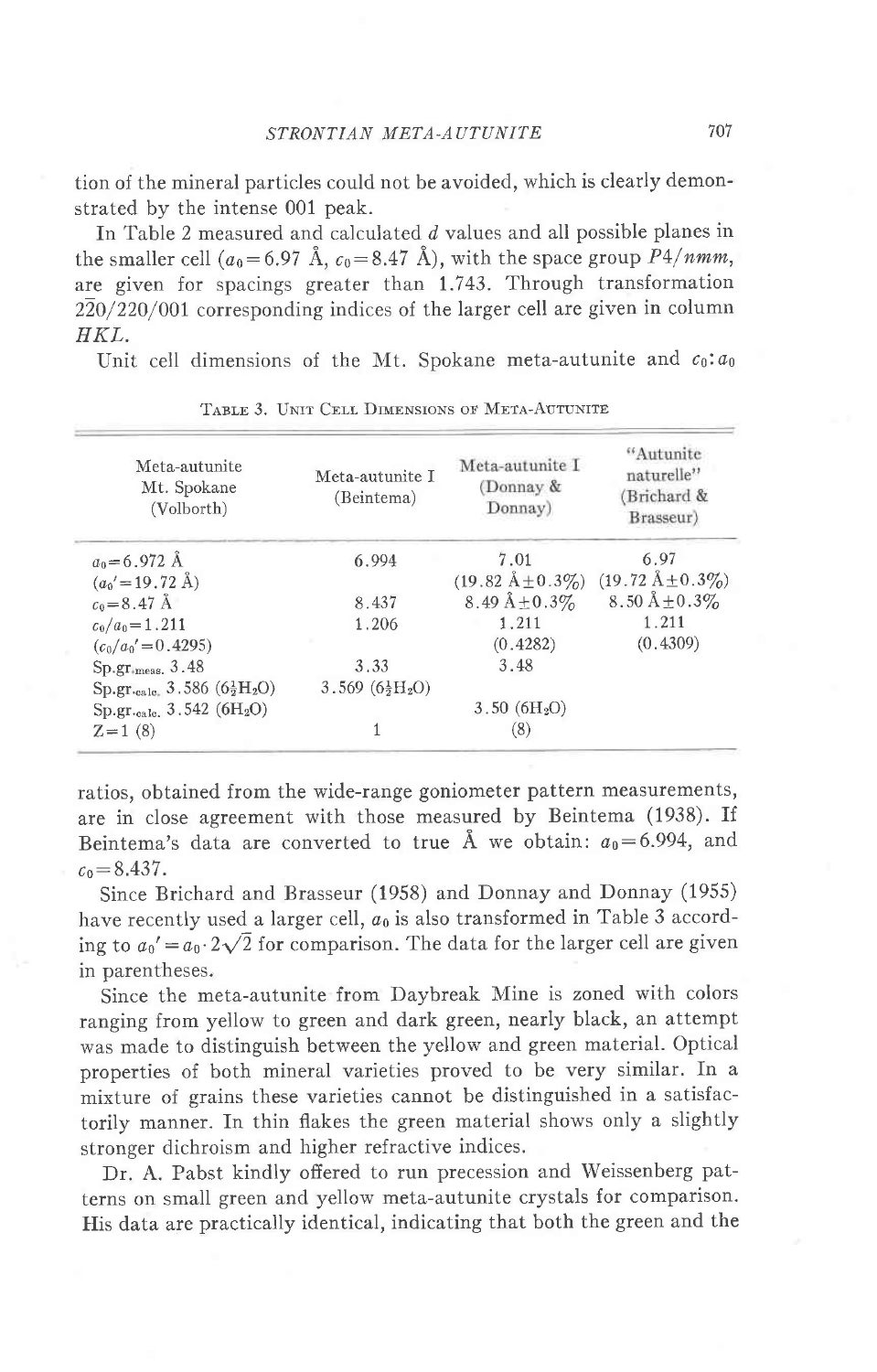# 708 A, VOLBORTH

yellow phases are the equivalent of Beintema's meta-autunite I. See Table 4.

Pabst found no evidence for the 19.76 Å  $a_0$  since all the reflections on the  $hk0$  and  $hkl$  precession patterns could be accounted for by taking a cell with an  $a_0$  of 6.985.

For chemical analysis dark blue-green, thick, compact flakes were selected. The yellowish edges were avoided as much as it was possible in hand separation. The color of this selected material was practically identical with the color of the fresh meta-autunite from the same locality that was coated with plastic immediately after sampling. Since the uncoated, undisturbed material does not change its color even after being

|                     | Small green xl. | Small yellow xl. |
|---------------------|-----------------|------------------|
| $a_0$ (precession)  | $6.985 + 0.010$ | $6.99 + 0.01$    |
| $a_0$ (Weissenberg) | $6.98 + 0.02$   | $6.96 \pm 0.02$  |
| $c_0$ (precession)  | $8.44 + 0.02$   | $8.45 + 0.02$    |
| $c_0$ (Weissenberg) | $8.45 + 0.02$   | $8.44 + 0.03$    |

TABLE 4. UNIT CELL DIMENSIONS OF GREEN AND YELLOW META-AUTUNITE (PABST)

stored for over a year and does not show any visible alteration which could be due to possible dehydration, it would seem probable that its composition also does not change, and it can be therefore assumed that the analyzed material represents the natural meta-autunite as found in the fault gouge at N{t. Spokane, or is very close to it in its composition and physical properties. According to Norman (p. 665-666, 1957), the primary mineral at Daybreak Mine is meta-autunite.

Results of the chemical analysis are practically identical with the theoretical data for meta-autunite with a formula  $Ca(UO<sub>2</sub>)<sub>2</sub>(PO<sub>4</sub>)<sub>2</sub>·6\frac{1}{2}H<sub>2</sub>O$ as is shown in Table 5.

Qualitative spectrographic analysis by Mr. Harold Vincent (Bausch and Lomb quartz spectrograph) shows the following elements present in traces: Al, Fe, Mg, Pb, V. Not detected: As, Bi, Cu, Mn, Sb, Sn, Tl.

Pereira-Forjaz (1917) found traces of Cu, Al, V, Fe, Pb, Mn, As, Sn, Bi, Mg, and Tl in autunite from Nellas, Portugal.

This analysis was carried out using the method proposed by the author (1954, 1958). The water determination was done according to the Penfield method (1894). The results indicate  $6\frac{1}{2}H_2O$  molecules for the stable natural meta-autunite which is in good agreement with Beintema's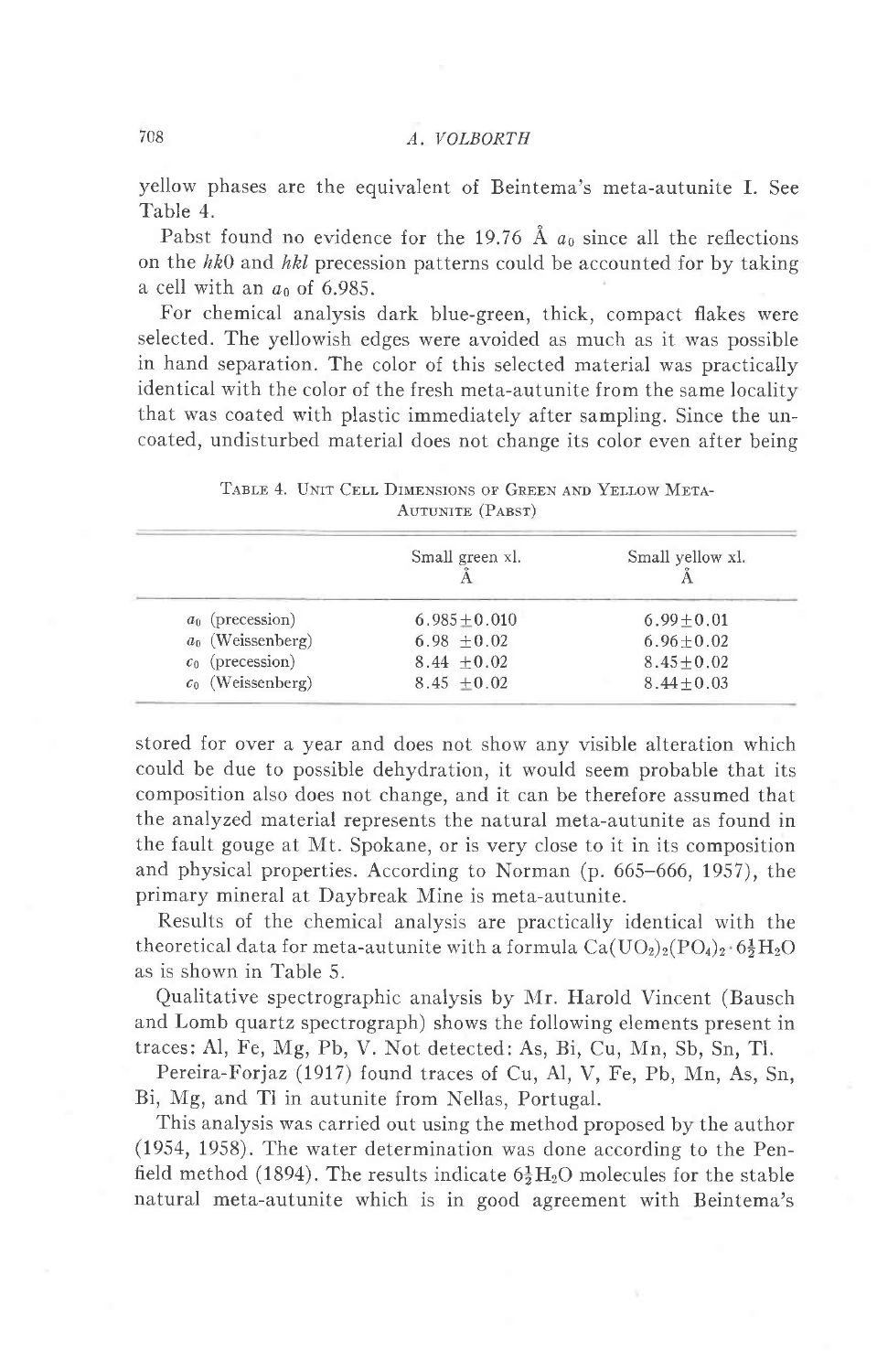#### STRONTIAN META-AUTUNITE

data (p. 159, 1928). Unit cell dimensions and specific gravity determinations (Table 3) indicate, however, that  $6H<sub>2</sub>O$  molecules are perhaps more likely. The difficulty of the specific gravity determination (see above), and the high molecular weight of the mineral makes it difficult to determine the water content of the meta-autunite on the basis of physical data. It is possible that the original material contained a minor amount of an autunite with more water. Brichard and Brasseur (1958) conclude

|                   | Per cent     | Atomic ratios to<br>$18\frac{1}{2}$ oxygens | $Ca(UO_2)_2(PO_4)_2.6\frac{1}{2}H_2O$<br>$M = 887.27$ |
|-------------------|--------------|---------------------------------------------|-------------------------------------------------------|
| CaO               | 5.16         |                                             | 6.32                                                  |
| SrO <sup>1</sup>  | 1.38         |                                             |                                                       |
| Na <sub>2</sub> O | 0.22         | 1.06                                        | ×                                                     |
| $K_2O$            | 0.33         |                                             |                                                       |
| UO <sub>3</sub>   | 63.92        | 1.98                                        | 64.48                                                 |
| $P_2O_5$          | 15.54        |                                             | 16.00                                                 |
| SiO <sub>2</sub>  | 0.39         | 2.00                                        |                                                       |
| $H_2O$            | 13.36        | 6.57                                        | 13.20                                                 |
| Rem. <sup>2</sup> | 0.14         |                                             |                                                       |
|                   |              |                                             |                                                       |
|                   | 100.44       |                                             | 100.00                                                |
|                   | Sp. gr. 3.48 |                                             |                                                       |

|  |                    |  | TABLE 5. STRONTIAN META-AUTUNITE, MT. SPOKANE, WASHINGTON |
|--|--------------------|--|-----------------------------------------------------------|
|  | Anal., A. Volborth |  |                                                           |

<sup>1</sup> SrO was determined by Mr. H. Vincent flame-spectrophotometrically (Beckman Model DU) using the standard addition method described by Chow and Thompson (1955). Mr. G. W Leo drew my attention to the fact that this mineral contains Sr.

<sup>2</sup> Fe<sub>2</sub>O<sub>3</sub>+Al<sub>2</sub>O<sub>3</sub>=0.03%; insol. = 0.11%; MgO=0.00%; BaO=0.00%; Cu-no blue coloration in NH<sub>4</sub>OH filtrate. Values for  $K_2O$  and  $Na_2O$  have to be regarded as slightly too high because of the accumulation of traces of these elements during the analysis from the reagents and glassware used. See Volborth, 1954, 1958.

on the basis of dehydration experiments conducted up to  $250^{\circ}$  C. that meta-autunite contains only 6HzO molecules. Recent experiments in this laboratory indicate that the last water in phosphates escapes at temperatures as high as 900-1000' C.

It is obvious that much of the natural autunite material as found today is actually meta-autunite. The question of whether the natural material is autunite or meta-autunite seems to be of minor importance considering the fast reversible change between these minerals. It merely depends on whether the mineral is found in humid or dry environments. Beintema's study (p. 159, 1938) on water content indicates that at higher tempera-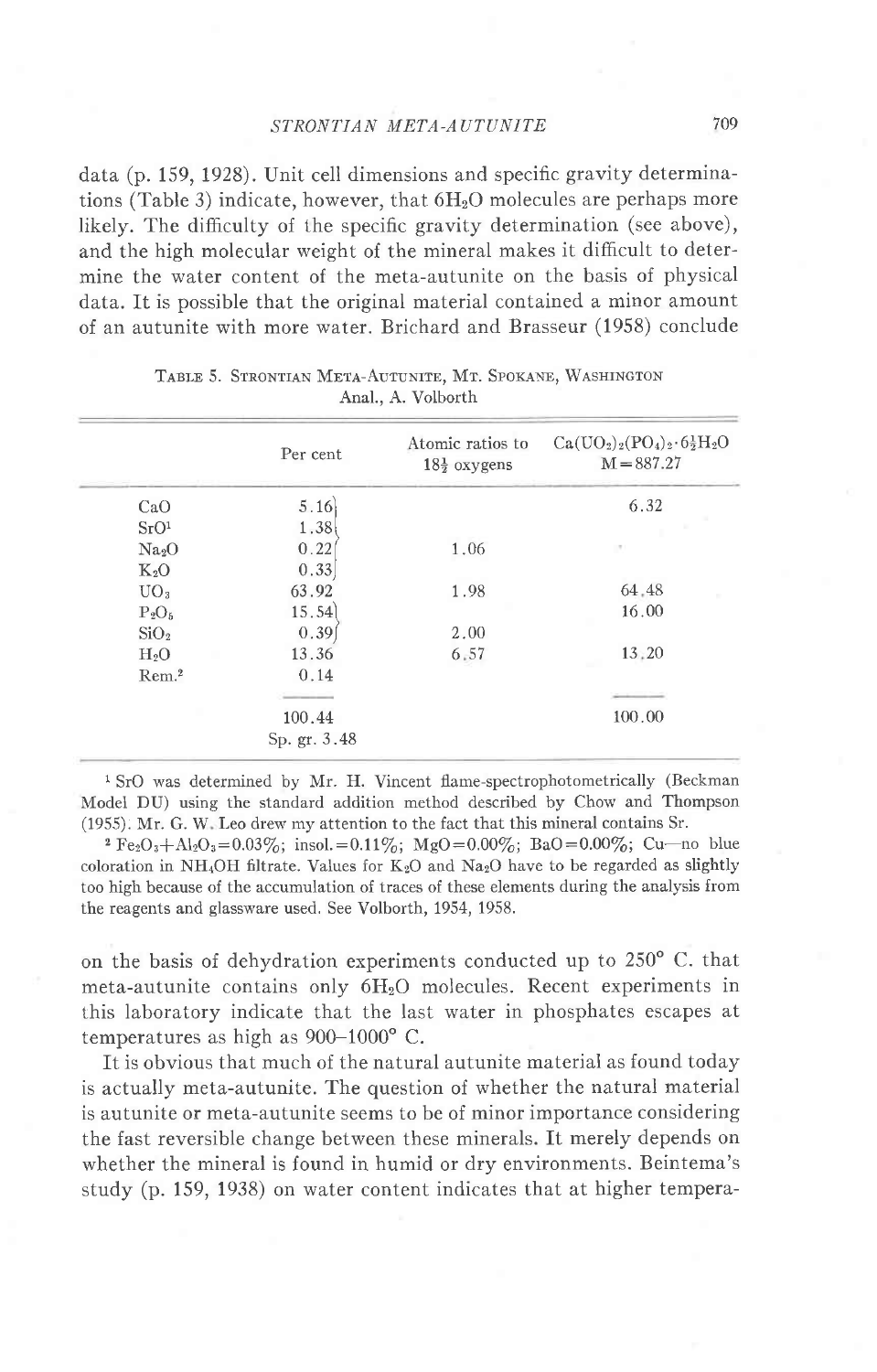#### 7r0 A, VOLBORTH

tures and higher humidity values, the stability of meta-autunite increases. To teil whether meta-autunite is actually the stable phase under hydrothermal conditions, a study in a pressurized bomb is needed.

#### **ACKNOWLEDGMENTS**

The author wishes to thank Dr. A. Pabst for his suggestions and help during this work.

Mr. H. Vincent has made the spectrographic determinations, and Dr. L. S. McGirk has critically reviewed the manuscript and has made numerous valuable suggestions; for this the author wishes to express his gratitude.

#### REFERENCES

- BEINTEMA, J. (1938) On the composition and the crystallography of autunite and the metaautunites: Rec. trau. chim. Pays-Bas., 57, No, 2, 155.
- BERZELIUS, J. J. (1824) Zerlegung des Uranites von Autun: Pogg. Ann. Phys., 1 (77), 379.
- BRICHARD, H. AND BRASSEUR, H. (1958) Sur les autunites naturelles et synthetiques:  $Bull$ . Soc. franç. Miner. Crist., 81, no. 1-3, 4.
- CHOW, T. J. AND THOMPSON, T. G. (1955) Flame photometric determination of strontium in sea water: Anal. Chem., 27, 18.
- CHURCH, A. H. (1875) On the composition of autunite:  $J$ . Chem. Soc. London, 28, 109.
- DONNAY, GABRIELLE, AND DONNAY, J. D. H. (1955) Contribution to the crystallography of uranium minerals: U.S.A.E.C. Tech. Inf. Serv., Oak Ridge, TEI-507.
- FAIRCHILD, J. G. (1929) Base exchange in artificial autunites: Am. Mineral., 14, 265.
- FIORENTINI POTENZA, MARIA (1958) Autunite e metatorbernite nella sienite di Biella: Rend. Soc. Min. Italiana. Anno XIV. 215.
- FRONDEL C., RISKA, D., AND FRONDEL, J. W. (1956) X-ray powder data for uranium and thorium minerals: U. S. Geol. Surv. Bull. 1036-G.
- GEORGE, D'ARCY (1949) Mineralogy of uranium and thorium bearing minerals: U.S.A.E.C. Tech. Inf. Serv., Oak Ridge, RMO-563.
- HENRICH, F. (1922) Beitrage zur Kenntniss der Kalk-uran-glimmer (Autunite): Ber. Deutshe Chem. Ges. 55, 1212.
- HODGE SMITH, T. (1926) Mineralogical notes No. 2. Autunite, Mount Painter, South Australia: Australian Mus. Records, 15, 74.
- IIMORI, S., and IWASE, E. (1938) The fluorescence spectrum of autunite: Inst. Phys. Chem. Res., Tokyo, Sci. papers, 34, 372.
- LEO, G. W. (1958) Autunite from Mt. Spokane, Washington: Bull. Geol. Soc. Am., 69, No. 12, part 2, 1694.
- MEIXNER, H. (1940) Fluoreszenzanalytische, optische und chemische Beobachtungen an Uranmineralien: Chemie der Erde 12, 433.

MICHEL-LEVY, A., LACROIX, ALF. (1888) Les Mineraux des Roches: p. 157.

- NAKANISHI, M. (1951) Water content of autunite: Nat. Sci. Rept., Ochanomizu Univ. 1, 71.
- NORMAN, H. W. (1957) Uranium deposits of Northeastern Washington: Mining Engineer $ing, June, 662.$
- PENFIELD, S. L. (1894) On some methods for the determination of water:  $Am. J. Sci. (3)$ , 48, 30.